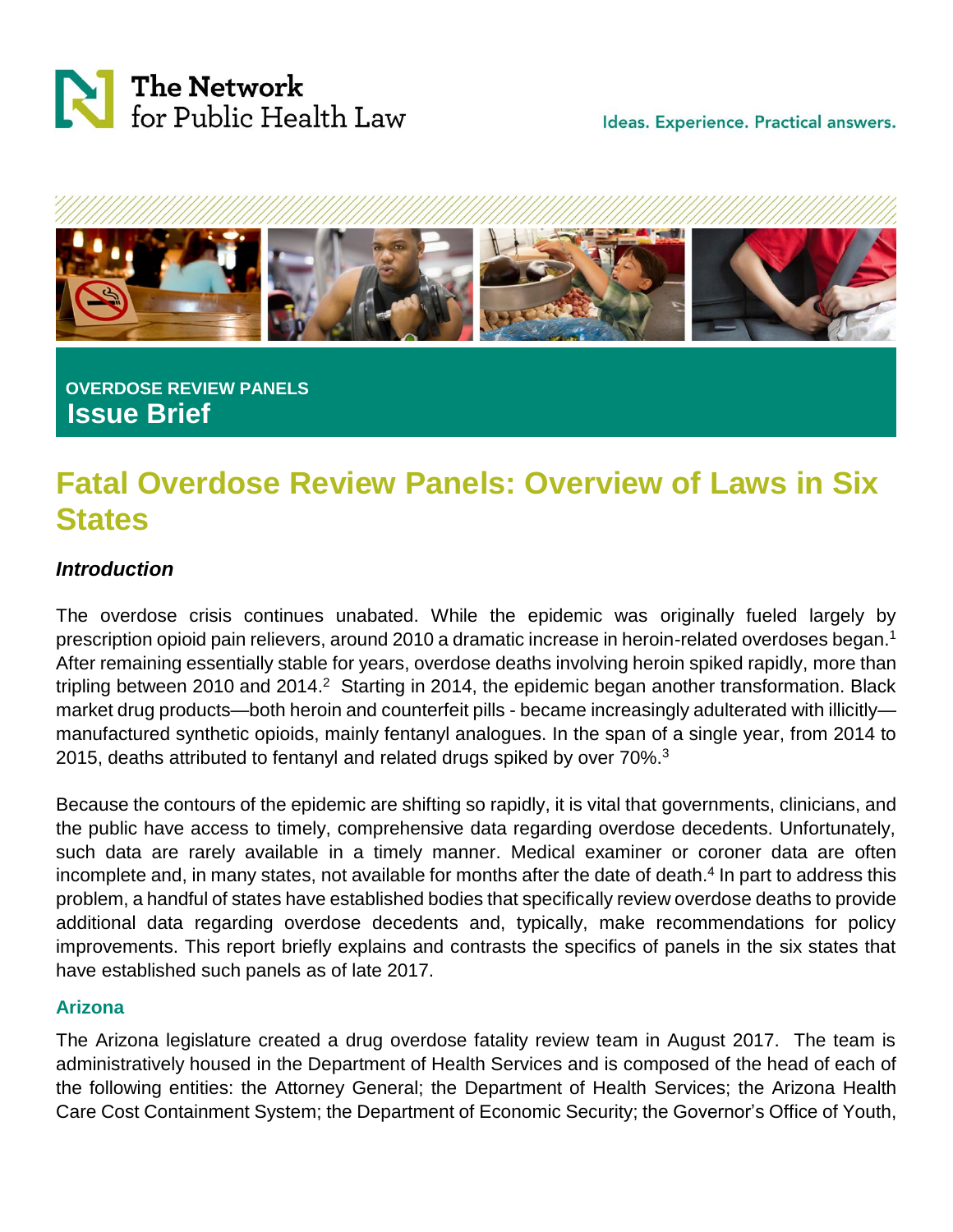Faith and Family; the Administrative Office of the Courts; the State Department of Corrections; the State Council of Human Services Providers; and the Department of Public Safety.<sup>5</sup> Additionally, the Director of the Department of Health Services is responsible for appointing a medical examiner who is a rural forensic pathologist; a medical examiner who is a metropolitan forensic pathologist; a representative of a tribal government; a public member; a representative of a professional emergency management system association; a health care professional from a statewide association representing nurses; a health care professional from a statewide association representing physicians; a representative of an association of county health officers; a representative of an association representing hospitals; a health care professional who specializes in the prevention, diagnosis and treatment of substance use disorders; and a county sheriff, or designee, who represents a county with a population of less than five hundred thousand persons and a county sheriff, or designee, who represents a county with a population of more than five thousand persons.<sup>6</sup> The team designates a member to serve as the chairperson.<sup>7</sup> All members serve without compensation.

Arizona statute requires the review team to: develop a drug overdose fatalities data collection system; conduct an annual analysis on the incidence and causes of drug overdose fatalities during the preceding fiscal year; encourage and assist in the development of local drug overdose fatality review teams; develop standards and protocols for local drug overdose fatality review teams and provide training and technical assistance to these teams; develop protocols for drug overdose investigations, including protocols for law enforcement agencies, prosecutors, medical examiners, health care facilities and social services agencies; study the adequacy of statutes, ordinances, rules, training and services to determine what changes are needed to decrease the incidence of preventable drug overdose fatalities and take steps to implement these changes; and educate the public regarding the incidence and causes of drug overdose fatalities as well as the public's role in preventing these deaths.  $8$ 

The team Chairperson may request information and records from a provider of medical, dental or mental health care as well as the State of Arizona or a political subdivision that might assist the team in reviewing the fatality.<sup>9</sup> These records "shall be provided" within five business days.<sup>10</sup> The statewide team and local teams may contact, interview, or obtain information by request or subpoena from a family member of an overdose decedent.<sup>11</sup> All information and records acquired by the teams are confidential and are not subject to subpoena, discovery or introduction into evidence in any civil or criminal proceeding.<sup>12</sup>

#### **Delaware**

Delaware passed legislation creating a statewide Drug Overdose Fatality Review Commission in April 2016.<sup>13</sup> By statute, The Commission is composed of the state Attorney General, the Secretary of the Department of Health and Human Services, the Director of the Delaware Division of Forensic Science, the Secretary of Safety and Homeland Security, the Director of the Division of Public Health, the Commissioner of the Delaware Department of Corrections, and eight members appointed by the Governor.<sup>14</sup> The members serve without compensation, and the Commission is staffed by the Department of Justice. The legislation requires the Commission to create three regional review teams,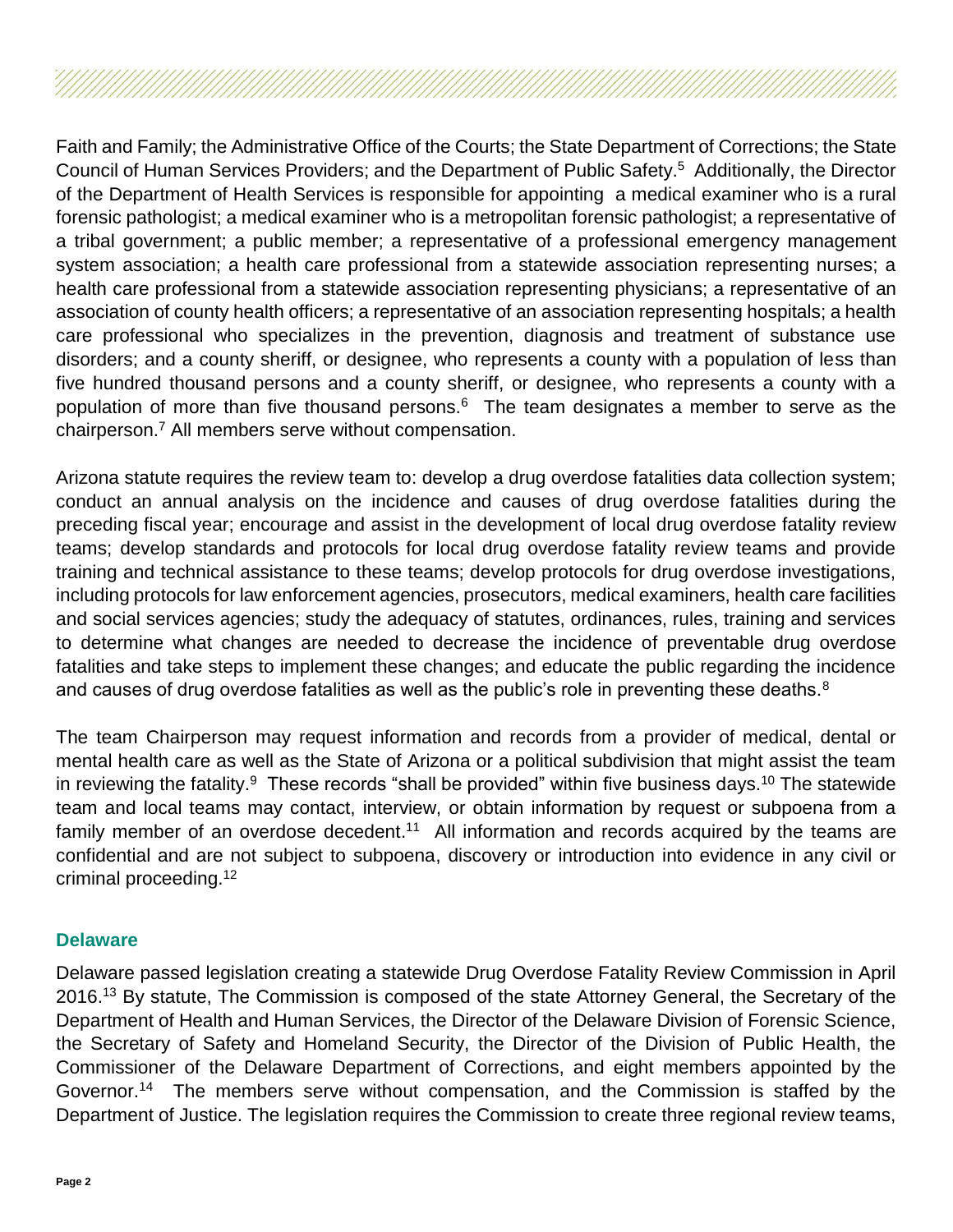each of which is authorized to review "overdose deaths involving opiates, fentanyl and/or heroin." The legislation creating this Commission appears to be modeled after that creating state commissions on child deaths and deaths of domestic violence victims.

The Commission is charged with investigating and reviewing all relevant overdose deaths and making recommendations to the Governor and the legislature "regarding those practices or conditions which impact the frequency of overdose deaths involving opiates, fentanyl or heroin, and steps that can be taken to reduce the frequency of such overdose deaths." The statute does not specify how the review process will operate, but does provide that meetings are not open to the public and all records are confidential and cannot be released via subpoena or discovery. The Commission and regional review teams are given the authority to administer oaths and to compel the attendance of witnesses and the production of records related to a death under review, with the caveat that where a criminal investigation is underway the Commission must wait until its conclusion before questioning, deposing, or interviewing any potential witness to the criminal prosecution. All members are provided criminal and civil immunity for good faith acts made while in the service of the Commission. As of March 2017, the Commission had yet to investigate a case.

#### **Maryland**

The Maryland legislature passed a law in 2014 that allows, but does not require, Maryland counties to establish Local Overdose Fatality Review Teams (LOFRT).<sup>15</sup> These teams are modeled after existing statewide mortality review programs, the Maryland Child Fatality Review Team (CFR) and the Maryland Fetal and Infant Mortality Review (FIMR).<sup>16</sup> They may serve a single county, but counties are also permitted to enter into agreements with other counties to create multicounty teams. There are currently 19 operational teams across the state, and over 200 deaths have been reviewed. The state does not provide funding or other direct support to these teams.

State law requires that the teams include the following members: the county health officer (or a designee); the director of the local department of social services (or a designee); the state's attorney (or a designee); the superintendent of schools (or a designee); a state, county, or municipal law enforcement officer; the county director of behavioral health services; an emergency medical services provider in the county; a representative of a hospital; a SUD healthcare professional; a representative of a local jail or detention center; a representative from parole, probation and community corrections; the Secretary of Juvenile Services (or a designee); a member of the public with interest or expertise in prevention and treatment of overdose deaths; and any other individual necessary for the work of the local team, recommended by the local team and appointed by the county health officer.<sup>17</sup> Local teams elect a chair from among their members.

The teams are tasked with promoting cooperation and coordination across agencies involved in overdose investigations; developing an understanding of the causes and incidence of drug overdose deaths in the county; developing plans and recommending changes within the agencies on the local team; and providing recommendations to the state Department of Hygiene and Mental Health (DHMH)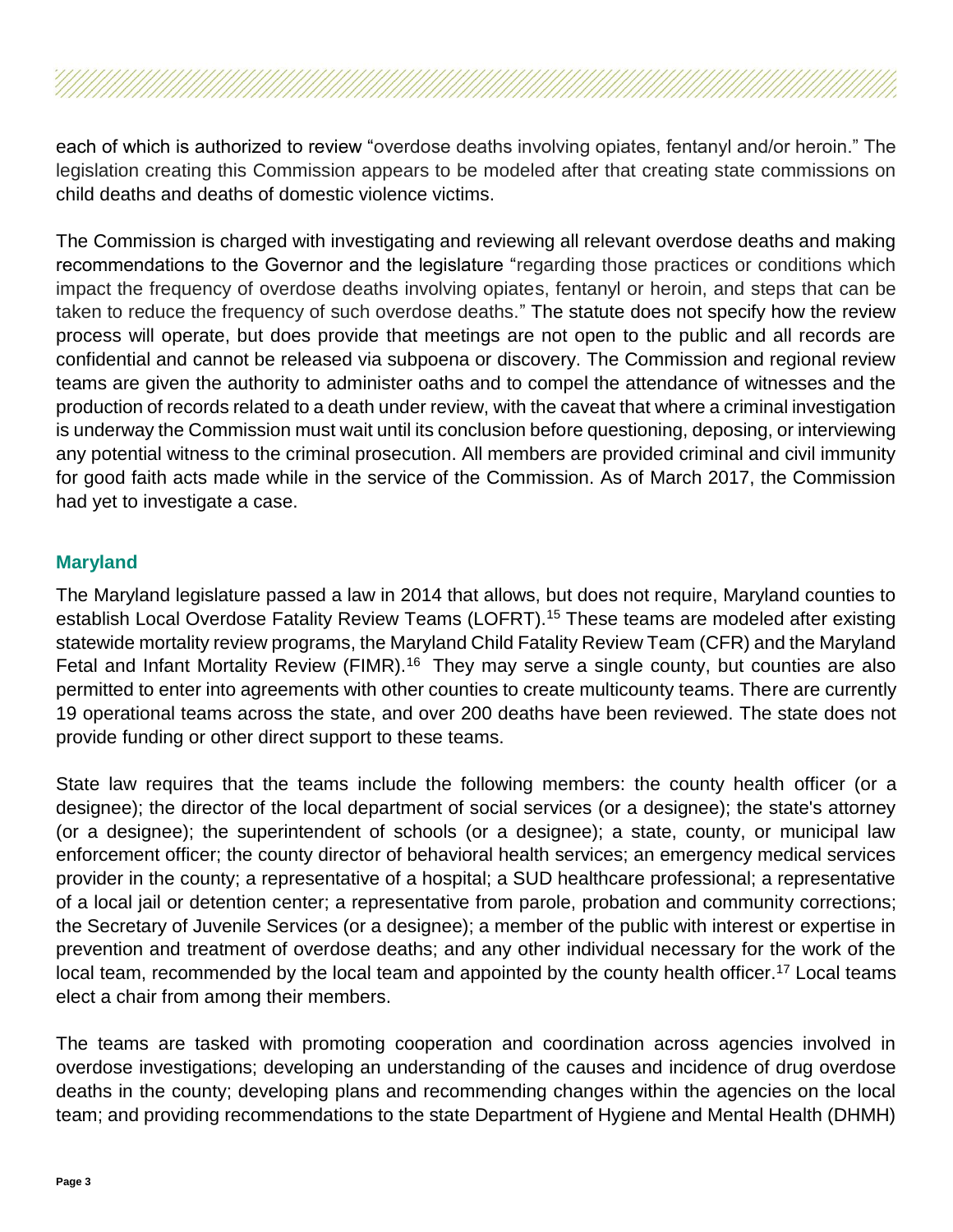on how to address the epidemic, which may include changes to law or regulations. Each team is required to meet at least quarterly, although in practice most teams meet more often. According to DHMH, the teams are designed not so much to find additional information about previous deaths, but to prevent future ones.<sup>18</sup>

The legislation provides the teams with a great deal of authority to access otherwise confidential information. The statute requires that, on the request of the chair of a local team, the team is to be "immediately provided with" all relevant medical records regarding an individual whose death is being investigated and of an individual convicted of a crime that caused a death or near fatality so long as those records are "necessary to carry out its official functions."<sup>19</sup> Similarly, the statute requires that the team be provided, on the same terms, "access to information and records" maintained by state or local agencies, including but not limited to death certificates, law enforcement investigative information, medical examiner information, probation and parole records, and social services information.<sup>20</sup> Government records concerning the family of a decedent or person convicted of a crime are also available to the team. All identifying records developed or requested by the team are confidential, and members cannot be compelled to testify regarding information presented in or opinions formed as a result of team meetings.

The Office of the Chief Medical Examiner provides data on each overdose decedent in each team's jurisdiction on a quarterly basis. This includes information on the decedent and the incident, the medical examiner's investigative notes, and toxicology results. The teams also have access to records from the prescription drug monitoring program and health information system, in addition to all records and information that can be obtained from local sources, as outlined above.

#### **New Hampshire**

In October 2016, New Hampshire Governor Margaret Wood Hassan issued an executive order establishing a state Drug Overdose Fatality Review Committee.<sup>21</sup> This Committee is comprised of: the Attorney General, or designee; Chief Medical Examiner or designee; the Commissioner of the Department of Health and Human Services or designee; Representatives from the Department of Safety's Forensic Laboratory, Bureau of Emergency Medical Services, and Information and Analysis Center, Drug Monitoring Initiative, appointed by the Commissioner of the Department of Safety; the Chair of the Governor's Commission on Alcohol and Drug Abuse, Prevention, Treatment, and Recovery, or designee; a representative of the New Hampshire Association of Chiefs of Police; a representative of the New Hampshire Hospital Association; a representative of the Drug Enforcement Administration; and the Governor's Advisor on Addiction and Behavioral Health.<sup>22</sup> Additionally, the Governor will appoint the following members of the Committee: a representative of the recovery community, a representative of the treatment community; a representative of the prevention community; and a representative from an organization that advocates on substance use issues.<sup>23</sup> The Attorney General, or designee, shall serve as chair.<sup>24</sup>

The Drug Overdose Fatality Review Committee's objectives include: to describe trends and patterns of overdose-related fatalities and recommend the efficient use of state resources to combat overdose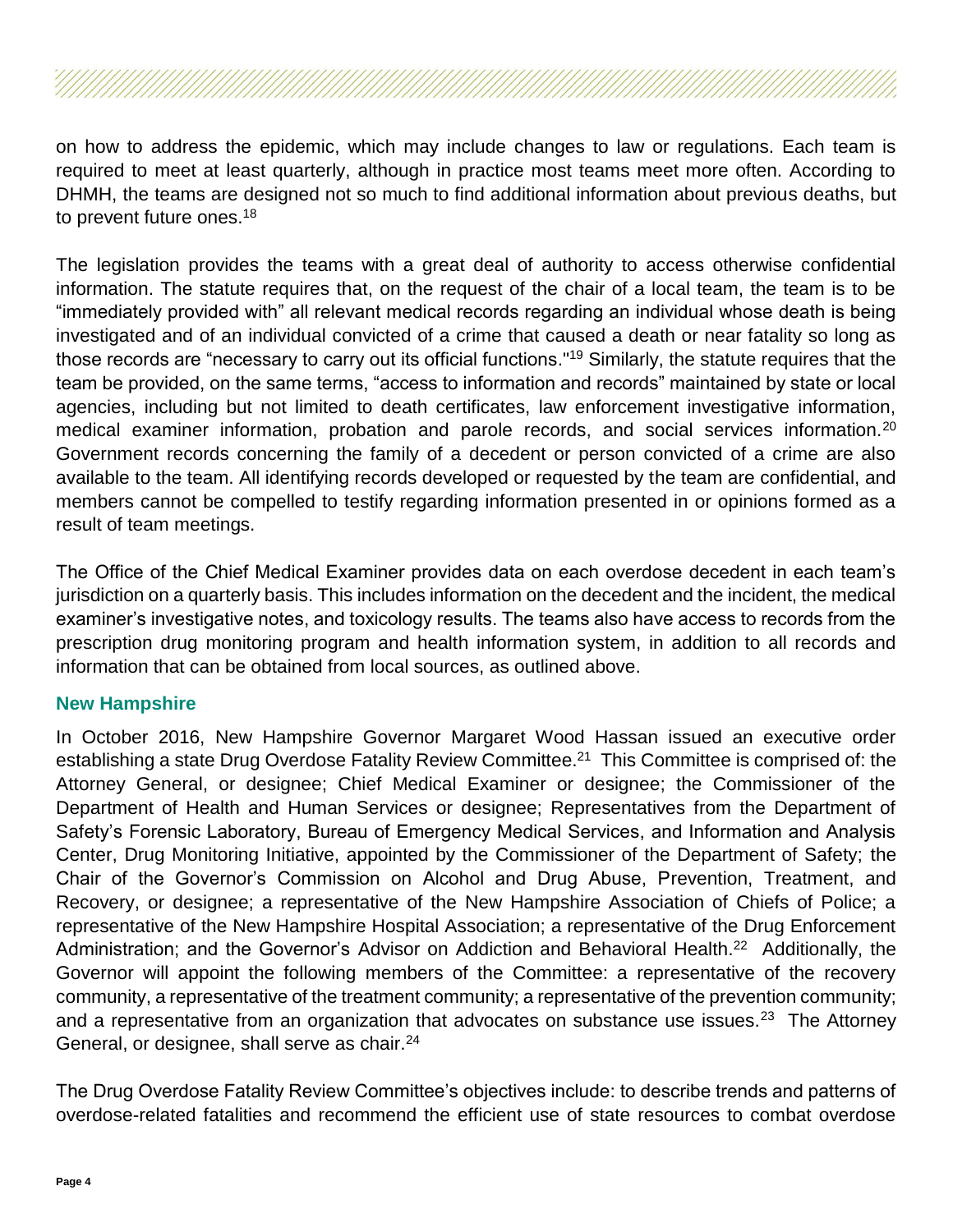deaths based on that data; to identify high-risk factors, current practices, and gaps in systemic responses; to recommend policies, practices, and services that will encourage collaboration and reduce fatalities due to overdoses; to improve the sources of data collection by developing a system to share information between agencies and offices that work with individuals struggling with addiction; and to educate the public, policy makers, and funders about overdose-related fatalities and about strategies for intervention and effective prevention, treatment, and recovery.<sup>25</sup>

The Drug Overdose Fatality Review Committee "should receive access to existing records on overdose-related fatalities that will advance the goals of the Committee and are legally accessible."<sup>26</sup> The Committee is required to report twice annually to the Governor, the President of the Senate, and the Speaker of the New Hampshire House.<sup>27</sup>

#### **Pennsylvania**

In Pennsylvania, the Methadone Death and Incident Review Act created a statewide team tasked with the investigation of methadone-related deaths and incidents "for the purpose of promoting safety, reducing methadone-related deaths and methadone-related incidents and improving treatment practices."<sup>28</sup> The team is staffed by the Department of Drug and Alcohol Programs (DDAP), which prepares information on suspected cases and provides it to the team. To create case reports, DDAP staff review information such as coroner's reports, law enforcement records, medical records, court records, and treatment records. In general, suspected cases are originally identified by coroners which are required by the law to forward information on suspected methadone deaths to DDAP, and treatment programs.

The team is composed of the Secretary of DDAP (or a designee); the Director of the Bureau of Drug and Alcohol Programs; and the following individuals, appointed by the Secretary of DDAP: a representative from narcotic treatment programs, a representative from a licensed drug and alcohol addiction treatment program that is not defined as a narcotic treatment program, a representative from law enforcement, a representative from the medical community, a district attorney, a coroner or medical examiner, a member of the public, and a patient or family advocate. The Secretary of DDAP serves as the chairperson of the team.

In 2015, the latest year for which data are available, the Team met seven times and reviewed 59 cases, 56 of which were fatalities. On average, it takes the Team two years to review each case, meaning that some of the cases reviewed in 2015 occurred in previous years. At each meeting, the Team makes determinations about each case and, when appropriate, makes recommendations regarding steps that can be taken to prevent or reduce the likelihood of similar incidents in the future. As with other similar teams, all such meetings are closed to the public and all information presented at the meetings is confidential. The Team also prepares an annual report that is shared on the Department of Drug and Alcohol Program's website and distributed to legislative officials.<sup>29</sup>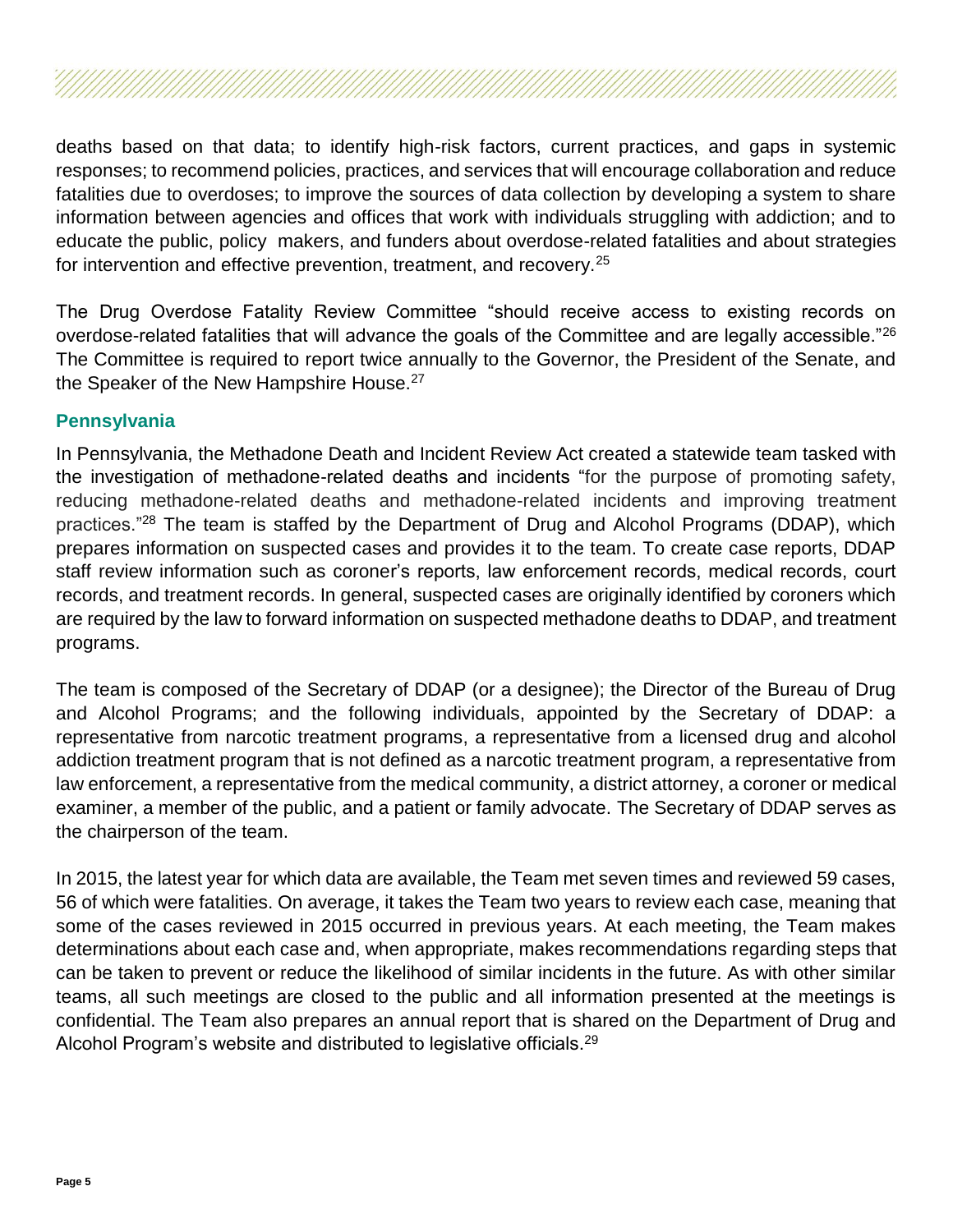#### **West Virginia**

West Virginia's Fatality and Mortality Review Team was created by the state legislature in 2013.<sup>30</sup> The Team is charged with overseeing and coordinating the examination, review, and assessment of, among other things, deaths due to "unintentional prescription or pharmaceutical drug overdoses" in the state (the Team also has authority over other deaths, including those of minors and pregnant women). The review team is required to establish an advisory panel within the team that focuses solely on overdose deaths.

The Team is comprised of the Chief Medical Examiner (or a designee); the Commissioner of the Bureau for Public Health (or a designee); the Superintendent of the State Police (or a designee); and a prosecuting attorney appointed by the Governor. The statute requires county and local government agencies to provide any information requested by the team or panel related to overdose deaths. As with other such committees and teams, all proceedings, records, and opinions are confidential and not subject to discovery or introduction into evidence in any civil or criminal proceeding.

The Commissioner of the Bureau of Public Health is required to propose rules for legislative approval. Many of the particulars of the operation of the Teams were set forth in these rules.<sup>31</sup> The promulgated rule created the Unintentional Pharmaceutical Drug Overdose Review Panel (UPDORP) within the Fatality and Mortality Review Team.<sup>32</sup> The panel's members are: the Chief Medical Examiner (or a designee), who serves as chairperson; the Director of the State Board of Pharmacy (or a designee); the Commissioner of the Bureau for Public Health (or a designee); the Director of the Division of Vital Statistics (or a designee); the Superintendent of the State Police (or a designee); a representative who is a physician nominated by the State Medical Association; a representative who is a registered nurse nominated by the State Nurses Association; a representative who is a doctor of osteopathy nominated by the State Osteopathy Association; a licensed physician or doctor of osteopathy who practices pain management; a representative who is a doctor of pharmacy with background in prescription drug abuse and diversion; a representative of the U.S. Drug Enforcement Administration; a representative who is a prosecuting attorney; a person considered an expert in bio-ethics training; a representative who is a licensed counselor selected by the West Virginia Association of Alcoholism and Drug Abuse Counselors; a representative who is a licensed dentist recommended by the Board of Dental Examiners; and any additional person that the chairperson determines is needed in the review and consideration of a particular case.

The UPDORP is charged with reviewing and analyzing all deaths occurring in West Virginia where the cause of death was due to an unintentional pharmaceutical drug overdose. The panel must document the trends, patterns, and risk factors related to unintentional drug overdose fatalities as well as patterns related to the sale and distribution of prescribed drugs by those licensed to provide these prescriptions. Finally, the Panel is responsible for providing statistical information and analysis regarding the causes of unintentional pharmaceutical drug overdose fatalities. To carry out its responsibilities, the Panel has access to medical, dental, and mental health records; substance abuse records; and any other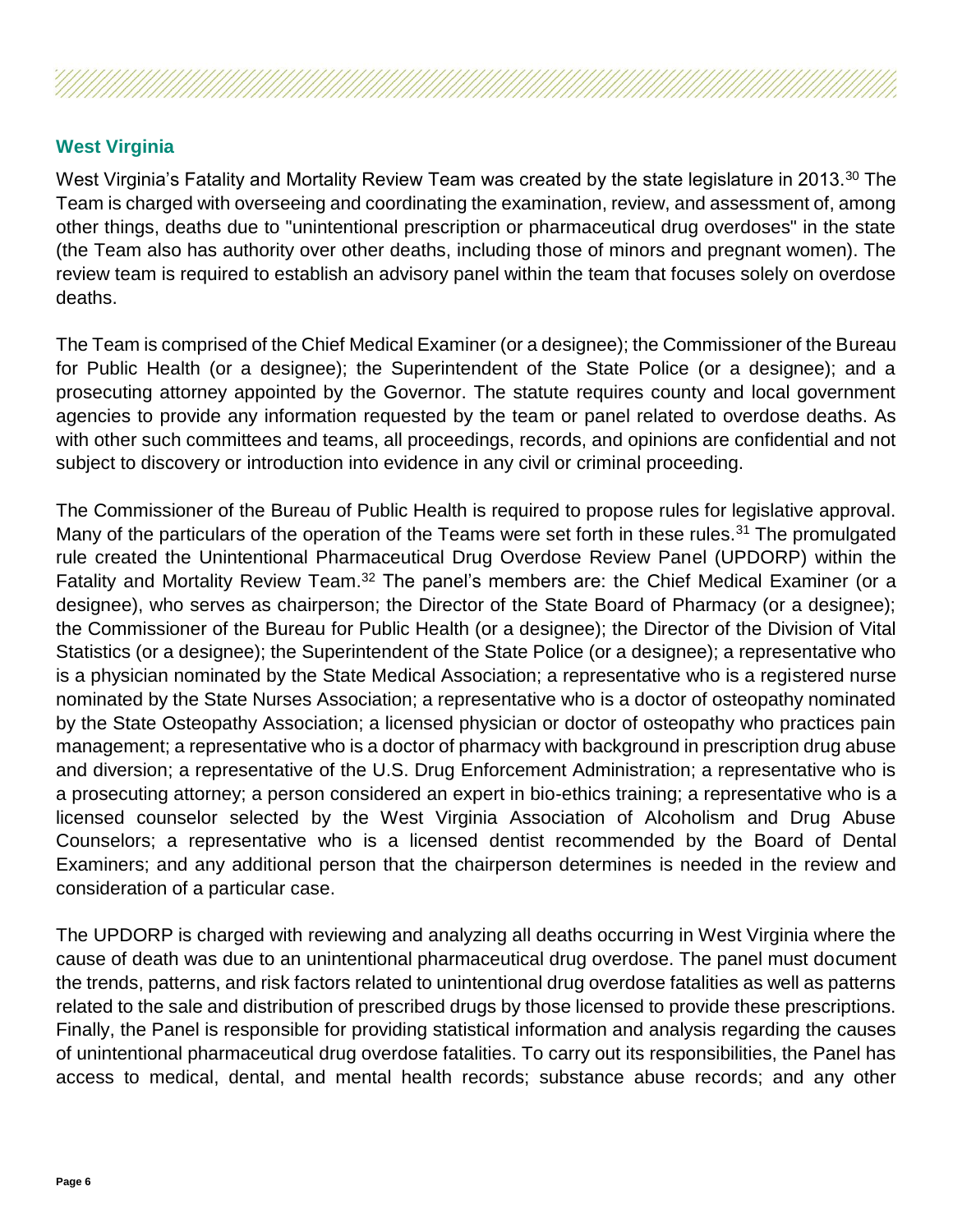information maintained by any state, county, or local government agency. The rules also require state, county, and local agencies to provide the Panel with any information requested.

#### **Conclusion**

As the causes and intensity of the overdose crisis continue to shift, timely, in-depth information regarding overdose decedents becomes increasingly useful to guiding public health response. At least six states have created specific teams or panels to review overdose-related deaths. While the specifics vary between states, all are multidisciplinary teams tasked with attempting to find causal factors and take steps to reduce overdose fatalities. The trend appears to be towards more comprehensive bodies focused on overdose broadly, as opposed to bodies only focused on a specific drug (methadone in Pennsylvania) or bodies tasked with investigating many causes of death (as in West Virginia). While there are no peer-reviewed studies of these initiatives, they may present a promising avenue for providing additional data and actionable recommendations to reducing the burden of overdose in the United States.

#### **SUPPORTERS**

**The Network for Public Health Law is a national initiative of the Robert Wood Johnson Foundation.**

**This document was developed by Corey Davis, Deputy Director, Southeastern Region, with assistance from Hector Hernandez, Staff Attorney, and Carli Suba, Law Fellow. Please contact Mr. Davis at [cdavis@networkforphl.org](mailto:cdavis@networkforphl.org) with any questions regarding this document. The Network for Public Health Law provides information and technical assistance on issues related to public health. The legal information and assistance provided in this document does not constitute legal advice or legal representation. For legal advice, please consult specific legal counsel.**